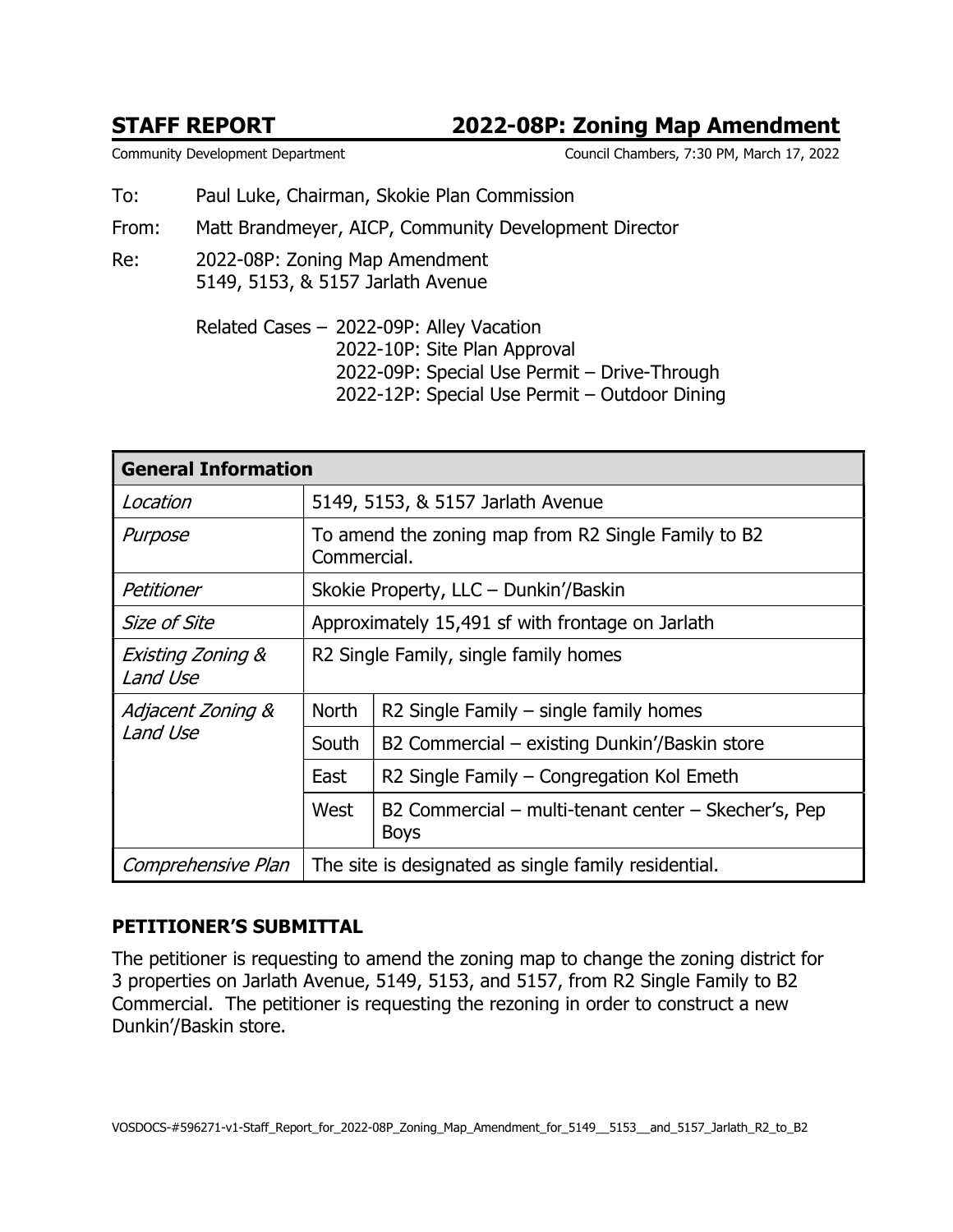#### STAFF REVIEW

Staff reviewed the request and found that the current depth of the commercial properties along this segment of Touhy Avenue are 106 feet while other commercial developments are much deeper. This is the only segment of Touhy in the Village with this condition. For comparison, the adjacent commercial site, which includes the multitenant center and the Holiday Inn, is over 440 feet deep. Due to this restriction, the petitioner has found it difficult to update the site by adding a drive-through. As a result, the petitioner purchased the 3 subject residential properties and is now requesting a rezoning and an alley vacation in order to assemble the properties and build a new store.

Staff supports the request provided the rear of the property is adequately screened, no commercial operations are present on Jarlath Avenue, and there is no further commercial encroachment north into the residential neighborhood. Please note that if approved, there is a likelihood the adjacent commercial properties east to the expressway would purchase residential lots and request rezoning in the future.

### STAFF RECOMMENDATIONS

Staff recommends that the petitioners' request to amend the zoning map be GRANTED, subject to the attached Proposed Positive Findings of Fact.

#### ATTACHMENTS

- 1. Proposed Positive Findings of Fact
- 2. Land Use and Zoning Map